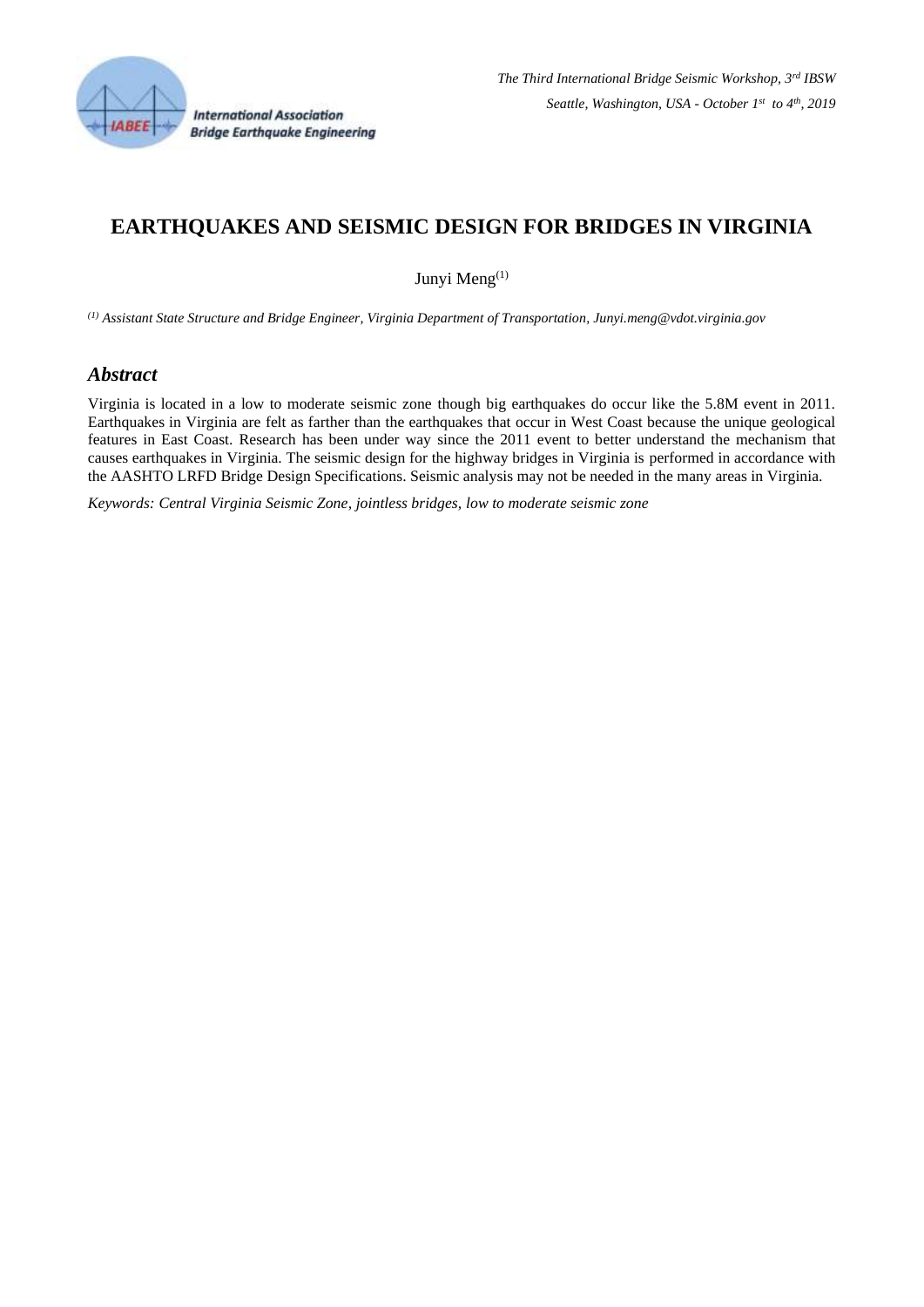## **1. Overview of Earthquakes in Virginia**

Based on the theory of plate tectonics, Virginia is located in the middle of the North American plate; the nearest tectonic plate boundary is the Mid-Atlantic Ridge, in the middle of the Atlantic Ocean. Earthquake activity occurring away from plate boundaries is known as "intraplate seismicity". Such earthquakes are generally less severe and less damaging than those occurring at plate boundaries, such as California which is located on the boundary between two large blocks of the earth's crust, the North American and Pacific tectonic plates.

Earthquake activity in Virginia has generally been, with a few exceptions, low-magnitude but persistent. Since 1774, the year of the earliest documented Virginia earthquake, there have been over 300 earthquakes in the Commonwealth, shown as in Figure 1. Of those, 19 earthquakes had reports of intensity VI or higher. The largest documented earthquake in Virginia was the 1897 Giles County shock. The maximum intensity was VIII in Giles County, and it was felt over 11 states. The estimated magnitude for this event was 5.8 to 5.9, making it the third largest earthquake in the eastern United States in the last 200 years.

Virginia's past seismic activity is concentrated in three primary areas: the Central Virginia seismic zone (CVSZ), the Giles County seismic zone (GCSZ), and the Eastern Tennessee seismic zone (ETSZ). The CVSZ is located within the central Virginia, shown in pink in Figure 1. The GCSZ is along the New River Valley in Giles County, shown as the bigger blue cluster in Figure 1. The ETSZ stretches from northern Alabama and Georgia north through eastern Tennessee and includes a small portion of far southwestern Virginia.



Figure 1. Major Earthquakes in Virginia

Earthquakes in Virginia usually occur at depths of anywhere from three to fifteen miles, while West Coast earthquakes can be very shallow and often break the ground surface. In general, East Coast earthquakes are less energetic than those on the West Coast, but due to the coherency of the basement rock they are felt much farther away. In Virginia, the affected area can be up to ten times larger than it would have been for a similar magnitude event occurring in the western United States. Figure 2 shows that the 2011 earthquake in Virginia was felt as far as in Canada.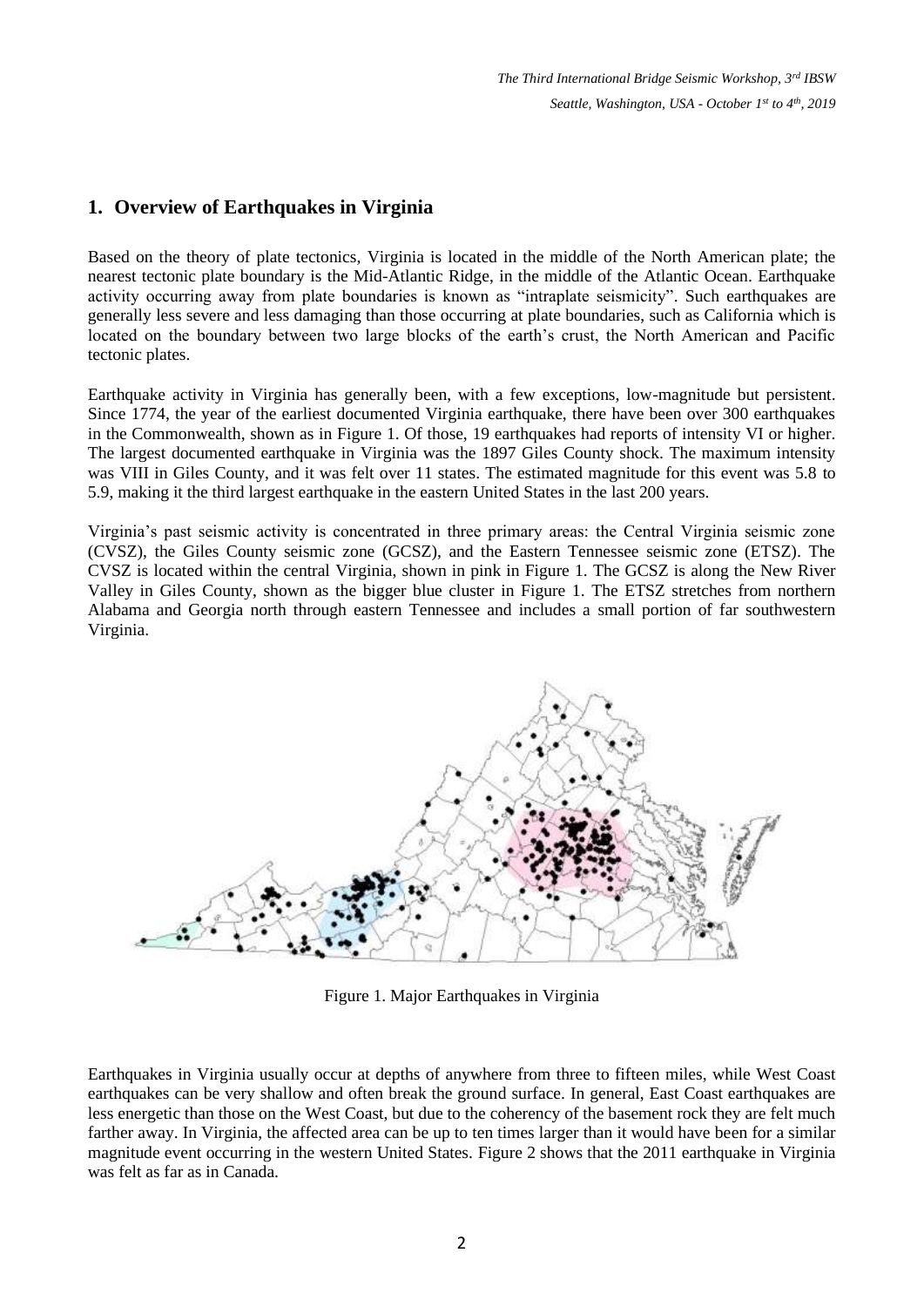

Figure 2. Map of Felt of 2011 Virginia Earthquake

## **2. The 2011 Earthquake in Virginia**

A magnitude of 5.8 earthquake occured at 1:51 p.m. eastern daylight time on Tuesday, August 23, 2011 in Virginia. The epicenter of the quake falls within the Central Virginia Seismic Zone. This is the largest Virginia earthquake recorded by seismometers. The U.S. Geological Survey reported that this was the most widely-felt earthquake in U.S. history.

Fortunately, the event was centered in a rural area and did not cause widespread severe damage or serious injuries even though the presence of a large number of old, unreinforced masonry buildings in that area. However, moderately heavy damage did occur to schools, businesses, and homes in the epicenter area, see Figure 3. Damage in Louisa County alone where the epicenter was located was estimated to be more than \$80 million.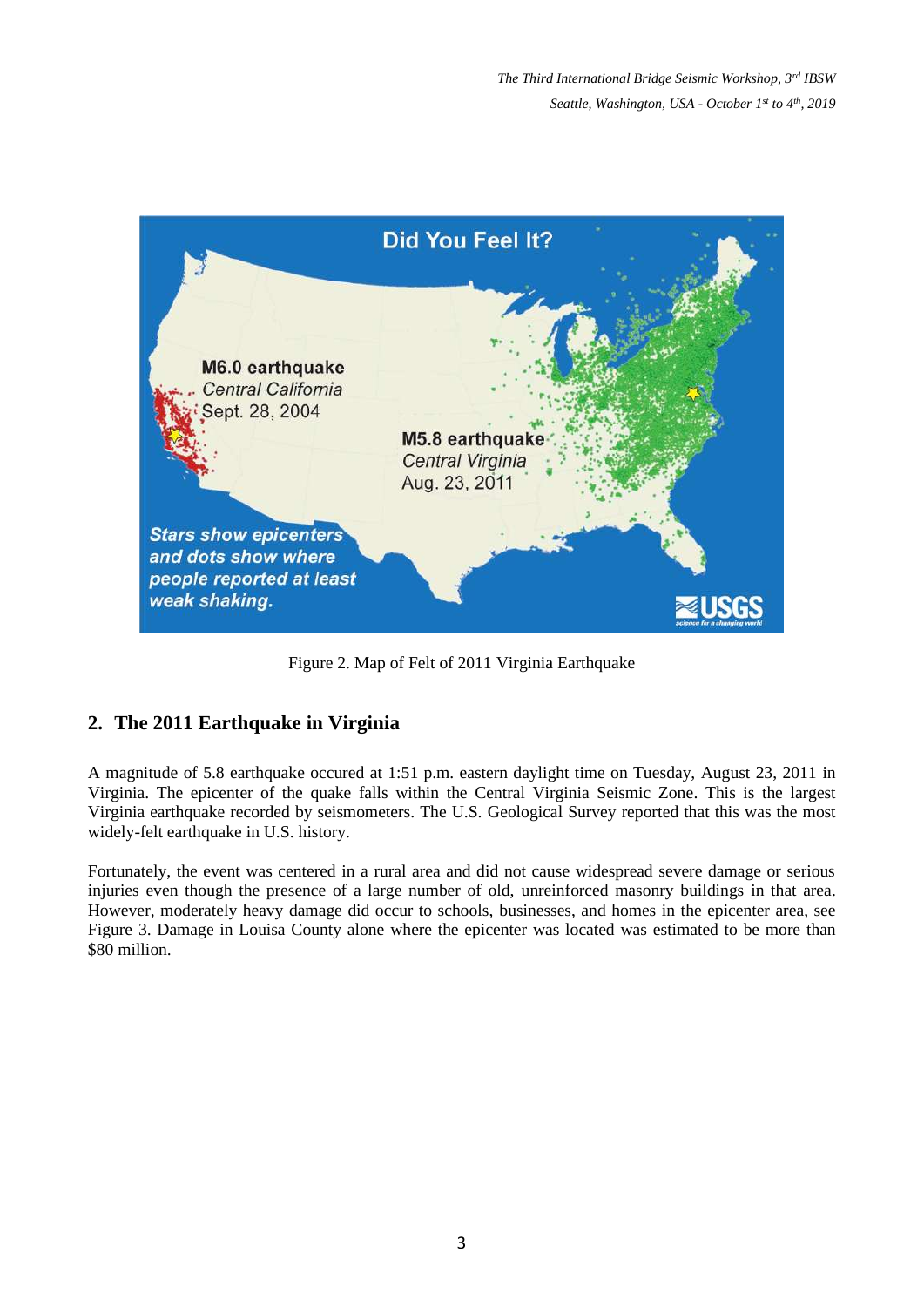*The Third International Bridge Seismic Workshop, 3rd IBSW Seattle, Washington, USA - October 1 st to 4th , 2019*



Figure 3. A Carport Collapsed near the Epicenter

Widespread light-tomoderate damage occurred in the area from central Virginia to southern Maryland. In the nation's capital, there was damage to several landmarks including the Washington Monument, see Figure 4, and Washington National Cathedral. Damage to the Washington Monument and the Washington National Cathedral could cost \$40 million to repair. The Washington Monument was closed for 3 years for repair.



Figure 4. Crack in the Washington Monument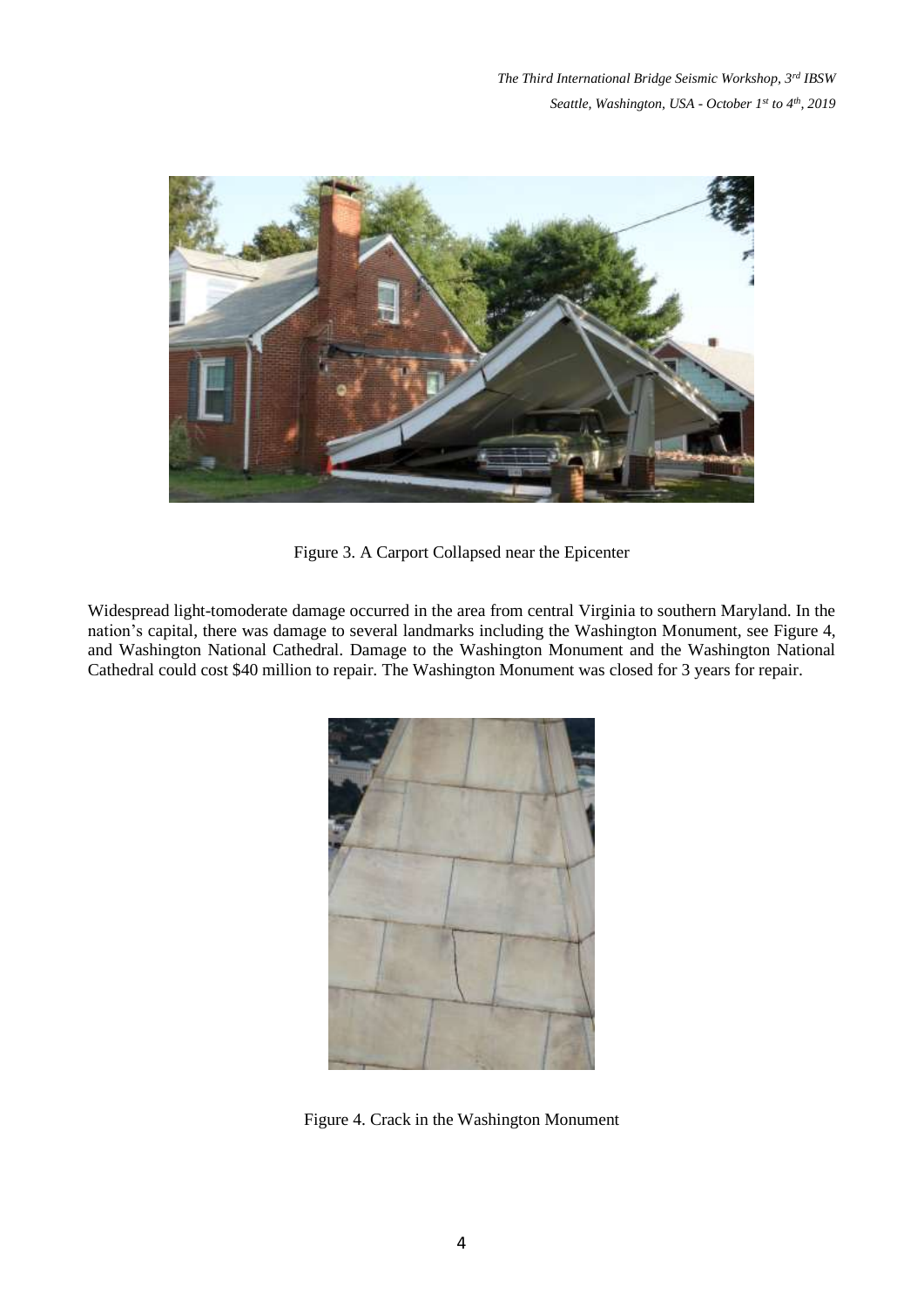*The Third International Bridge Seismic Workshop, 3rd IBSW Seattle, Washington, USA - October 1 st to 4th , 2019*

The North Anna nuclear power station, located about 12 miles from the main shock epicenter, was shut down for 2.5 months as a result of strong shaking from the earthquake.

The highway bridges experienced some minor to moderate damages. No bridges or bridge components failed though some cracks or spalling occurred in several bridges, see Figure 5 to 7. It was believed that the light weight of the steel superstructure and regular layout and configuration of the bridges played a very important role for the good seismic performance.



Figure 5. Displacement of Bridge Rail



Figure 6. Damage in Bridge Seat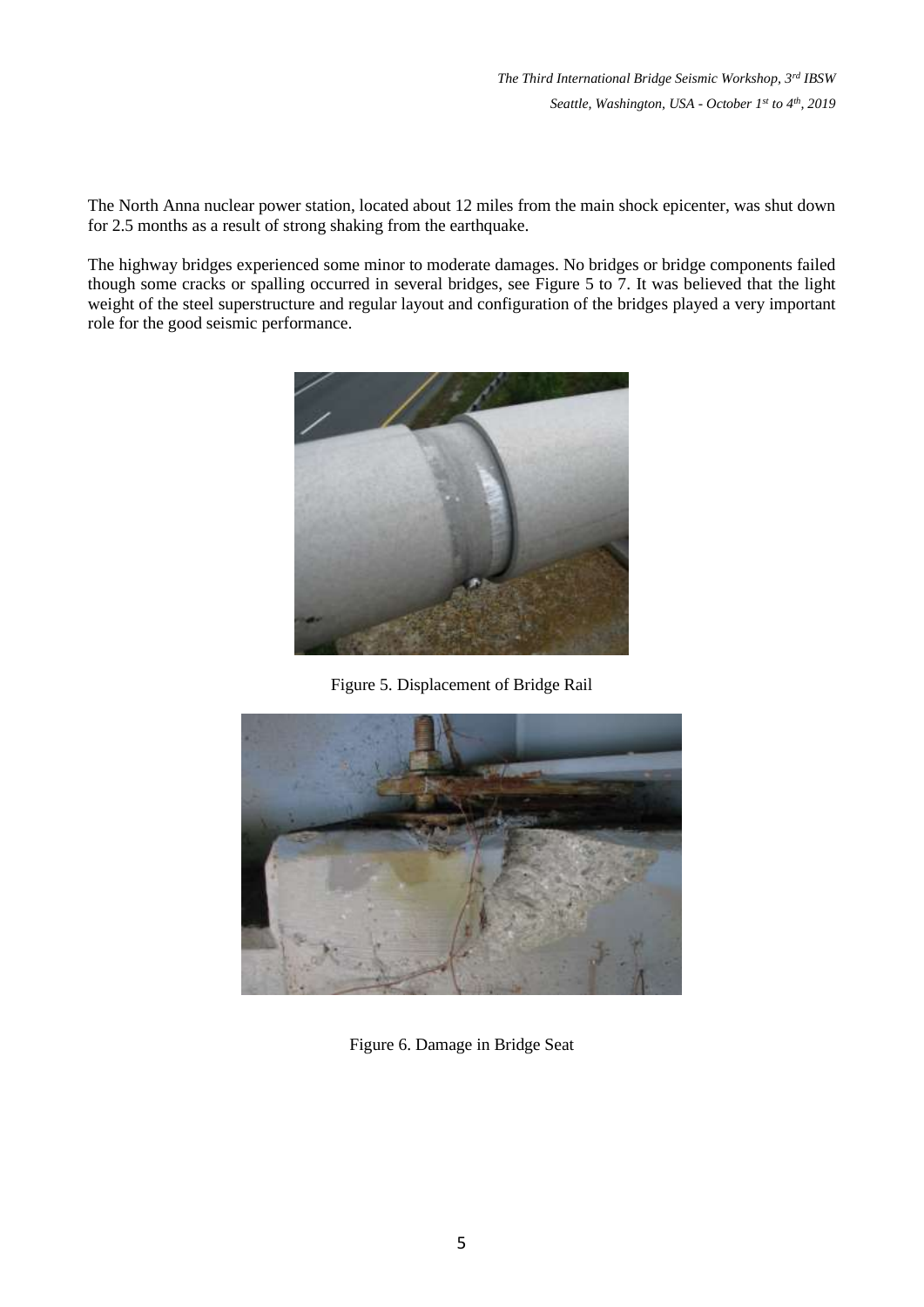

Figure 7. Crack in Column

Overall seismic performance of the highway bridges in Virginia was encouraging especially newly built jointless bridges.

## **3. Seismic Design of Bridges in Virginia**

Seismic design of bridges in Virginia is performed in accordance with the AASHTO LRFD Bridge Design Specifications. Seismic design is required for all bridges in Virginia though the state of Virginia is located in a relatively low seismic hazard area. Most of bridges in Virginia are located in Seismic Performance Zone 1 unless the Site Class is E or F. Seismic analysis may not be needed in the many areas of Virginia. The connections between the bridge components are the critical areas for seismic design.

The jointless bridges including full-integral, semi-integral and Virginia Abutment are used in Virginia to the greatest extent possible. Research and past experience indicated that jointless bridges have good seismic performance.

### **4. Discussion**

Virginia is located in a low to moderate seismic zone. The mechanism and patterns of earthquakes in Virginia are not clearly understood. Research is under way to better understand the geological and geophysical setting of the August 2011 earthquake in Virginia. New airborne geophysical surveys are collecting lidar, magnetic, gravity, and radiometric data in the epicentral region, and when combined with additional geologic fieldwork, scientists hope to develop an improved understanding of earthquake hazard along the eastern seaboard including Virginia. The research findings would influence the future seismic hazard maps.

New materials are encouraged to use in bridges in Virginia. Those include corrosion resistant reinforcing steel and prestressing strands such as stainless steel strands and carbon fiber reinforced polymer strands. Research is needed to better understand the seismic performance of the bridge components which are constructed with those materials.